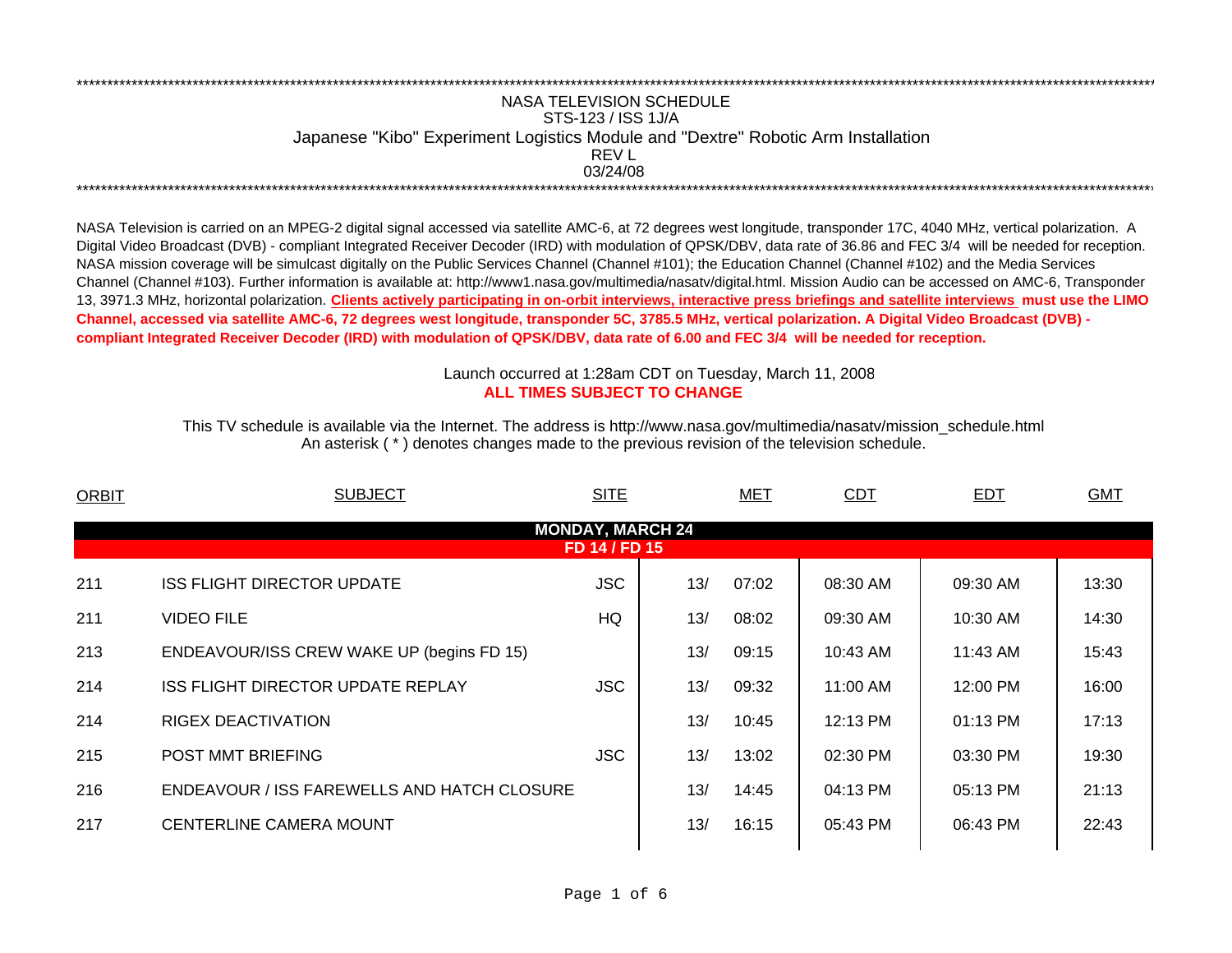| <b>ORBIT</b> | <b>SUBJECT</b><br>ENDEAVOUR / ISS UNDOCKING (may not be televised                                       | <b>SITE</b>   |                          | <b>MET</b> | CDT      | <b>EDT</b> | <b>GMT</b> |
|--------------|---------------------------------------------------------------------------------------------------------|---------------|--------------------------|------------|----------|------------|------------|
| 218          | live)                                                                                                   |               | 13/                      | 17:28      | 06:56 PM | 07:56 PM   | 23:56      |
| 218          | ISS FLYAROUND (may not be televised live)                                                               |               | 13/                      | 17:53      | 07:21 PM | 08:21 PM   | 00:21      |
| 219          | <b>FINAL SEPARATION FROM ISS</b>                                                                        |               | 13/                      | 19:11      | 08:39 PM | 09:39 PM   | 01:39      |
| 220          | * VTR PLAYBACK OF UNDOCKING                                                                             |               | 13/                      | 20:05      | 09:33 PM | 10:33 PM   | 02:33      |
| 220          | <b>MISSION STATUS BRIEFING</b>                                                                          | <b>JSC</b>    | 13/                      | 20:02      | 09:30 PM | 10:30 PM   | 02:30      |
|              |                                                                                                         | FD 15 / FD 16 | <b>TUESDAY, MARCH 25</b> |            |          |            |            |
|              |                                                                                                         |               |                          |            |          |            |            |
| 223          | <b>ENDEAVOUR CREW SLEEP BEGINS</b>                                                                      |               | 14/                      | 00:30      | 01:58 AM | 02:58 AM   | 06:58      |
| 223          | FLIGHT DAY 15 HIGHLIGHTS (replayed on the hour during<br>crew sleep)                                    | <b>JSC</b>    | 14/                      | 00:32      | 02:00 AM | 03:00 AM   | 07:00      |
| 226          | MISSION STATUS BRIEFING REPLAY                                                                          | <b>JSC</b>    | 14/                      | 05:32      | 07:00 AM | 08:00 AM   | 12:00      |
| 226          | <b>VIDEO FILE</b>                                                                                       | HQ            | 14/                      | 06:32      | 08:00 AM | 09:00 AM   | 13:00      |
| 227          | NASA FUTURE FORUM OPENING CEREMONY<br><b>KEYNOTE ADDRESS</b>                                            | HQ            | 14/                      | 07:32      | 09:00 AM | 10:00 AM   | 14:00      |
| 227          | ENDEAVOUR CREW WAKE UP (begins FD 16)                                                                   |               | 14/                      | 08:30      | 09:58 AM | 10:58 AM   | 14:58      |
| 227          | NASA FUTURE FORUM (Education Channel Only)                                                              | HQ            | 14/                      | 08:32      | 10:00 AM | 11:00 AM   | 15:00      |
| 228          | NASA FUTURE FORUM INSPIRATION, INNOVATION<br>AND DISCOVERY PANEL DISCUSSION (Education<br>Channel Only) | <b>HQ</b>     | 14/                      | 09:17      | 10:45 AM | 11:45 AM   | 15:45      |
| 230          | <b>ORBIT ADJUST BURN</b>                                                                                |               | 14/                      | 11:25      | 12:53 PM | 01:53 PM   | 17:53      |
| 230          | <b>CABIN STOWAGE BEGINS</b>                                                                             |               | 14/                      | 11:30      | 12:58 PM | 01:58 PM   | 17:58      |
| 230          | * FCS CHECKOUT                                                                                          |               | 14/                      | 12:15      | 01:43 PM | 02:43 PM   | 18:43      |
| 231          | * RCS HOT FIRE                                                                                          |               | 14/                      | 13:25      | 02:53 PM | 03:53 PM   | 19:53      |
| 233          | <b>ESA PAO EVENT</b>                                                                                    | <b>TDRE</b>   | 14/                      | 16:00      | 05:28 PM | 06:28 PM   | 22:28      |
|              |                                                                                                         |               |                          |            |          |            |            |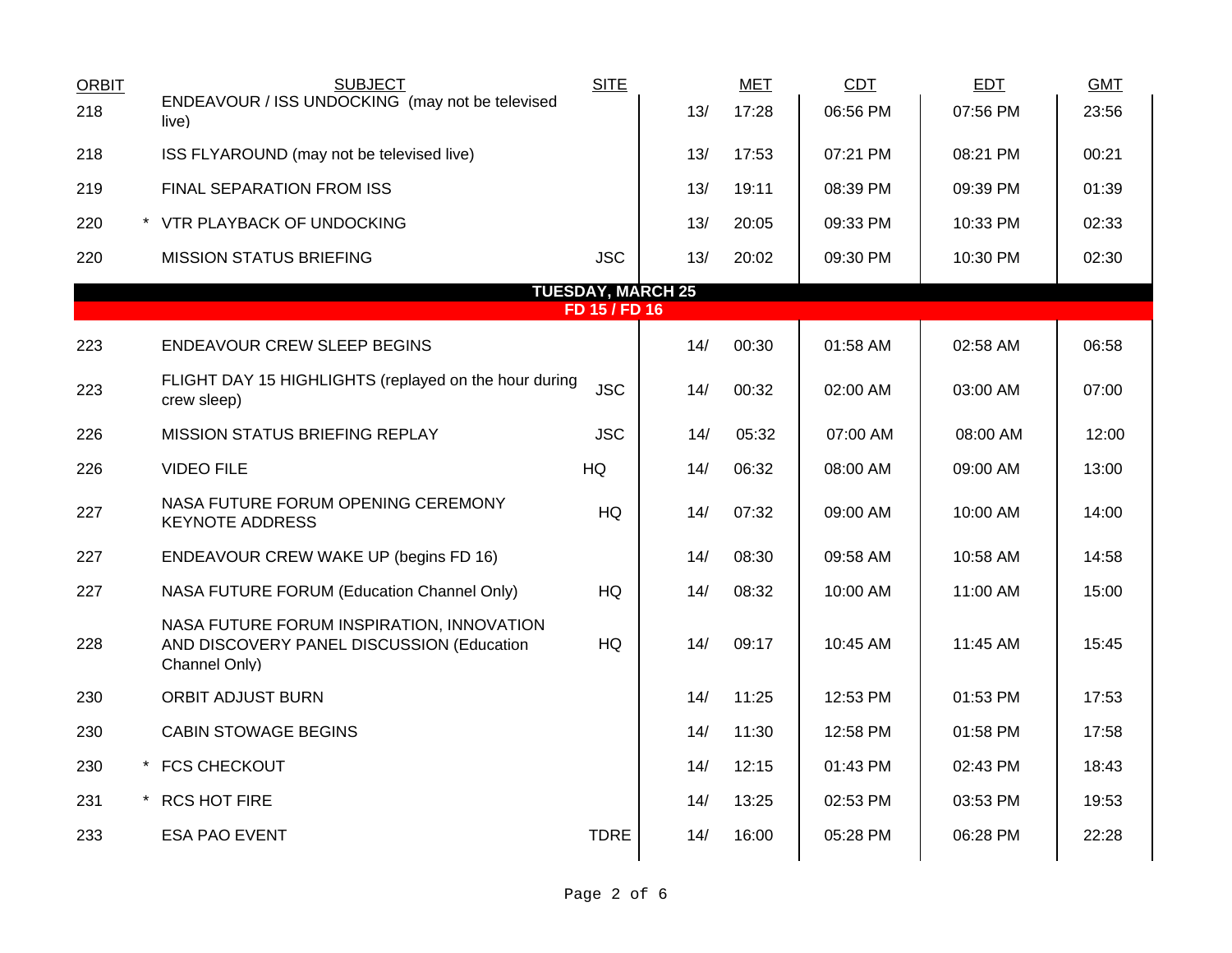| <b>ORBIT</b><br>234 | <b>SUBJECT</b><br>CNN / ASSOCIATED PRESS / KTVI-TV, St. Louis, MO    | <b>SITE</b><br><b>TDRE</b> | 14/                        | <b>MET</b><br>17:40 | <b>CDT</b><br>07:08 PM | <b>EDT</b><br>08:08 PM | <b>GMT</b><br>00:08 |
|---------------------|----------------------------------------------------------------------|----------------------------|----------------------------|---------------------|------------------------|------------------------|---------------------|
| 234                 | ESA PAO EVENT REPLAY WITH ENGLISH<br><b>INTERPRETATION</b>           | <b>JSC</b>                 | 14/                        | 18:32               | 08:00 PM               | 09:00 PM               | 01:00               |
| 235                 | MIDDECK RECUMBENT SEAT SETUP FOR EYHARTS                             |                            | 14/                        | 19:00               | 08:28 PM               | 09:28 PM               | 01:28               |
| 236                 | <b>MISSION STATUS BRIEFING</b>                                       | <b>JSC</b>                 | 14/                        | 19:32               | 09:00 PM               | 10:00 PM               | 02:00               |
| 236                 | KU BAND ANTENNA STOWAGE                                              |                            | 14/                        | 20:50               | 10:18 PM               | 11:18 PM               | 03:18               |
| 236                 | <b>CREW DEORBIT PREPARATION BRIEFING</b>                             |                            | 14/                        | 21:00               | 10:28 PM               | 11:28 PM               | 03:28               |
|                     |                                                                      |                            | <b>WEDNESDAY, MARCH 26</b> |                     |                        |                        |                     |
|                     |                                                                      | FD 16 / FD 17              |                            |                     |                        |                        |                     |
| 238                 | <b>ENDEAVOUR CREW SLEEP BEGINS</b>                                   |                            | 15/                        | 00:30               | 01:58 AM               | 02:58 AM               | 06:58               |
| 238                 | FLIGHT DAY 16 HIGHLIGHTS (replayed on the hour during<br>crew sleep) | <b>JSC</b>                 | 15/                        | 00:32               | 02:00 AM               | 03:00 AM               | 07:00               |
| 241                 | MISSION STATUS BRIEFING REPLAY                                       | <b>JSC</b>                 | 15/                        | 05:32               | 07:00 AM               | 08:00 AM               | 12:00               |
| 243                 | <b>VIDEO FILE</b>                                                    | HQ                         | 15/                        | 07:32               | 09:00 AM               | 10:00 AM               | 14:00               |
| 243                 | ENDEAVOUR CREW WAKE UP (begins FD 17)                                |                            | 15/                        | 08:30               | 09:58 AM               | 10:58 AM               | 14:58               |
| 245                 | DEORBIT PREPARATIONS BEGIN                                           |                            | 15/                        | 11:30               | 12:58 PM               | 01:58 PM               | 17:58               |
| 245                 | NASA SCIENCE NEWS CONFERENCE (Media Channel<br>Only)                 | <b>HQ</b>                  | 15/                        | 11:32               | 01:00 PM               | 02:00 PM               | 18:00               |
| 246                 | * PAYLOAD BAY DOOR CLOSING                                           |                            | 15/                        | 12:50               | 02:18 PM               | 03:18 PM               | 19:18               |
| 248                 | * DEORBIT BURN                                                       |                            | 15/                        | 15:30               | 04:58 PM               | 05:58 PM               | 21:58               |
| 248                 | * MILA C-BAND RADAR ACQUISITION OF ENDEAVOUR                         |                            | 15/                        | 16:24               | 05:52 PM               | 06:52 PM               | 22:52               |
| 249                 | * KSC LANDING                                                        | <b>KSC</b>                 | 15/                        | 16:37               | 06:05 PM               | 07:05 PM               | 23:05               |
|                     | POST-LANDING NEWS CONFERENCE                                         | <b>KSC</b>                 |                            |                     | NET L+2 HRS.           |                        |                     |
|                     | ENTRY FLIGHT CONTROL TEAM VIDEO REPLAY                               | <b>JSC</b>                 |                            |                     | NET L+3 HRS.           |                        |                     |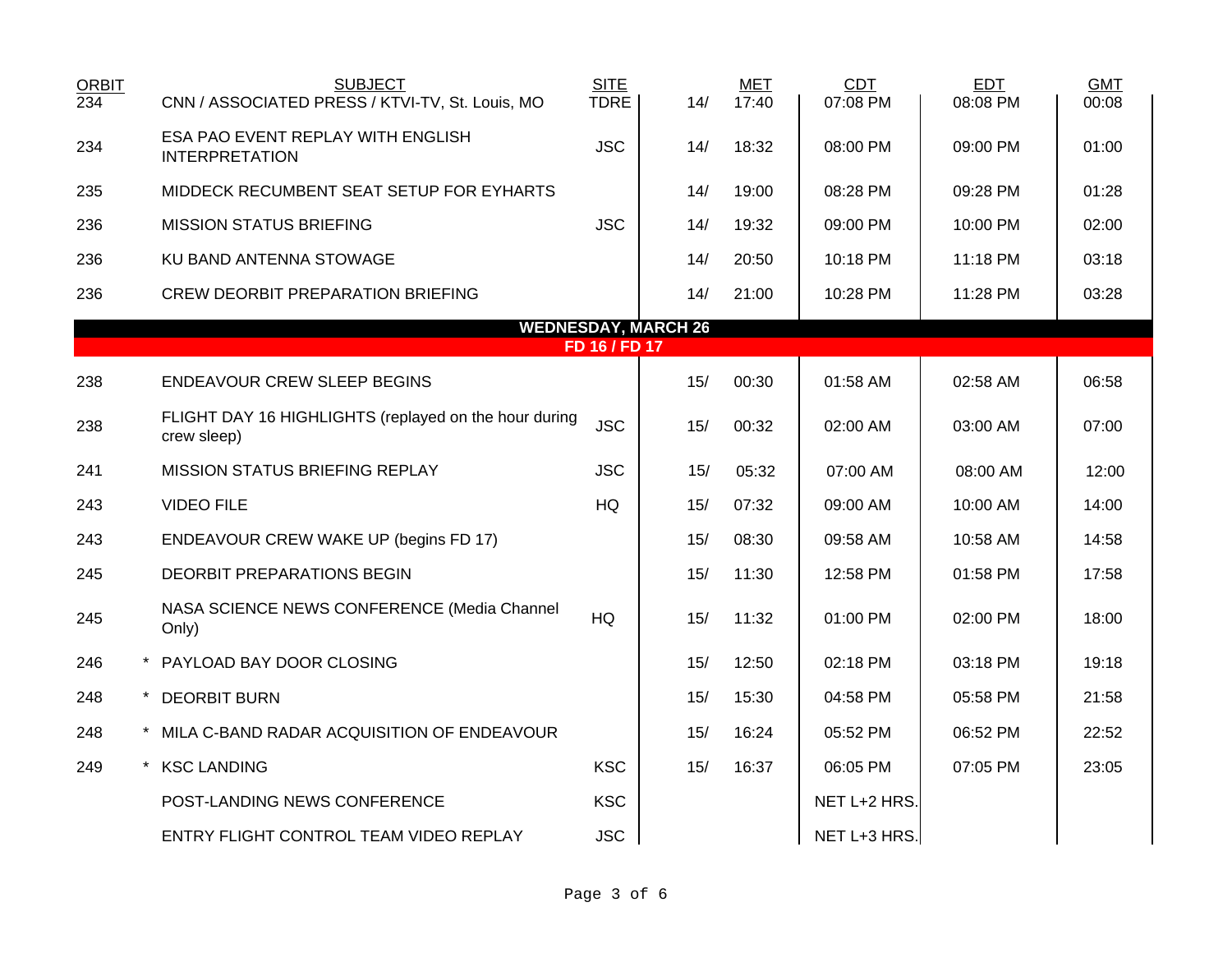| <b>ORBIT</b>              | <b>SUBJECT</b>                                                     | <b>SITE</b> | <b>MET</b> | <b>CDT</b>     | <b>EDT</b> | <b>GMT</b> |  |
|---------------------------|--------------------------------------------------------------------|-------------|------------|----------------|------------|------------|--|
|                           | STS-123 MISSION HIGHLIGHTS VIDEO REPLAY                            | <b>JSC</b>  |            | NET L+3.5 HRS. |            |            |  |
|                           | VIDEO B-ROLL OF EYHARTS IN CREW QUARTERS<br>(pending availability) | <b>KSC</b>  |            | NET L+6.5 HRS. |            |            |  |
| <b>THURSDAY, MARCH 27</b> |                                                                    |             |            |                |            |            |  |
|                           |                                                                    |             |            |                |            |            |  |
|                           | STS-123 CREW NEWS CONFERENCE (may be<br>postponed or cancelled)    | <b>KSC</b>  |            | 12:30 PM       | 01:30 PM   | 17:30      |  |
|                           |                                                                    |             |            |                |            |            |  |
|                           |                                                                    |             |            |                |            |            |  |
|                           |                                                                    |             |            |                |            |            |  |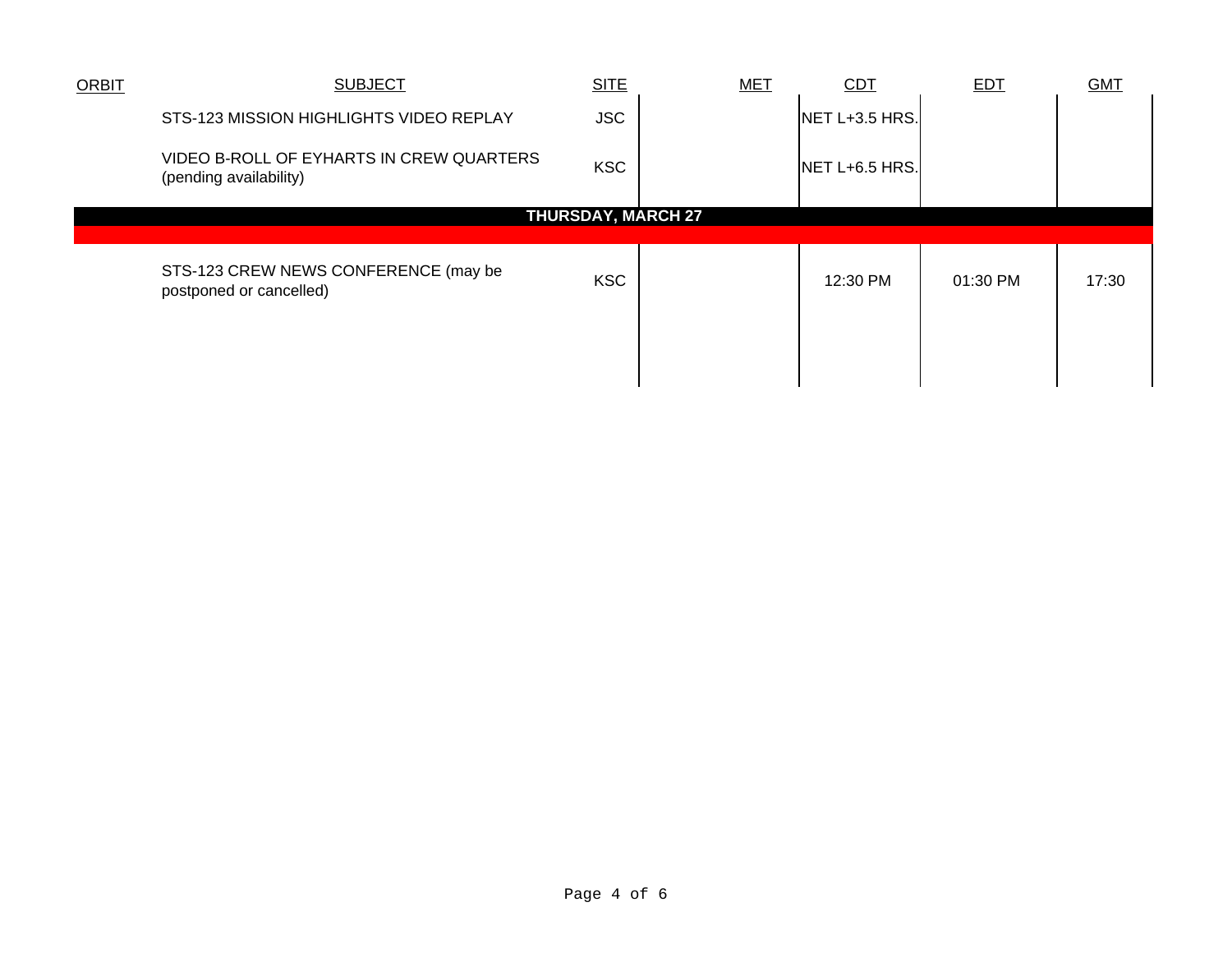| <b>ORBIT</b>  | <b>SUBJECT</b>                                                                                              | <b>SITE</b>                | MET | <b>CDT</b> | EDT | <b>GMT</b> |
|---------------|-------------------------------------------------------------------------------------------------------------|----------------------------|-----|------------|-----|------------|
|               |                                                                                                             |                            |     |            |     |            |
|               |                                                                                                             | <b>DEFINITION OF TERMS</b> |     |            |     |            |
|               |                                                                                                             |                            |     |            |     |            |
| ACBM:         | Active Common Berthing Mechanism<br><b>Americom Satellite</b>                                               |                            |     |            |     |            |
| AMC:          |                                                                                                             |                            |     |            |     |            |
| CLPA:         | Camera Light Pan/Tilt Assembly                                                                              |                            |     |            |     |            |
| CST:          | Columbus: European Laboratory on ISS<br><b>Central Standard Time</b>                                        |                            |     |            |     |            |
| EST:          | <b>Eastern Standard Time</b>                                                                                |                            |     |            |     |            |
| DCSU:         | Direct Current Switching Unit on ISS                                                                        |                            |     |            |     |            |
| Destiny:      | U.S. Laboratory on ISS                                                                                      |                            |     |            |     |            |
| DEXTRE:       | Special Purpose Dexterous Manipulator (SPDM)                                                                |                            |     |            |     |            |
| DTO:          | <b>Detailed Test Objective</b>                                                                              |                            |     |            |     |            |
| EMU:          | <b>Extravehicular Mobility Unit</b>                                                                         |                            |     |            |     |            |
| <b>ESP-2:</b> | External Stowage Platform #2 on ISS Airlock                                                                 |                            |     |            |     |            |
| ESA:          | European Space Agency                                                                                       |                            |     |            |     |            |
| EVA:          | <b>Extravehicular Activity</b>                                                                              |                            |     |            |     |            |
| FCS:          | <b>Flight Contol System</b>                                                                                 |                            |     |            |     |            |
| FD:           | <b>Flight Day</b>                                                                                           |                            |     |            |     |            |
| FG:           | French Guiana                                                                                               |                            |     |            |     |            |
| GMT:          | <b>Greenwich Mean Time</b>                                                                                  |                            |     |            |     |            |
| Harmony:      | Connecting Node 2 on ISS                                                                                    |                            |     |            |     |            |
| HQ:           | <b>NASA Headquarters</b>                                                                                    |                            |     |            |     |            |
| ISS:          | <b>International Space Station</b>                                                                          |                            |     |            |     |            |
| <b>JAXA</b>   | Japanese Aerospace Exploration Agency                                                                       |                            |     |            |     |            |
| <b>JLP</b>    | Japanese Logistics Pressurized Segment of Kibo                                                              |                            |     |            |     |            |
| JSC:          | Johnson Space Center                                                                                        |                            |     |            |     |            |
| KAU:          | Keep Alive Umbilical                                                                                        |                            |     |            |     |            |
| KSC:          | Kennedy Space Center                                                                                        |                            |     |            |     |            |
| L:<br>LIMO:   | Launch or Landing time<br>Live Interview Media Outlet channel                                               |                            |     |            |     |            |
| LWAPA:        | Lightweight Adapter Plate Assembly                                                                          |                            |     |            |     |            |
| MBS:          | Mobile Base System                                                                                          |                            |     |            |     |            |
| MECO:         | Main Engine Cut-Off                                                                                         |                            |     |            |     |            |
| MET:          | Mission Elapsed Time, which begins at the moment of launch and is read: DAYS/HOURS:MINUTES. LAUNCH=00/00:00 |                            |     |            |     |            |
| <b>MILA</b>   | Merritt Island, Florida Tracking Station                                                                    |                            |     |            |     |            |
| MISSE:        | Materials International Space Station Experiment                                                            |                            |     |            |     |            |
| MMT:          | <b>Mission Management Team</b>                                                                              |                            |     |            |     |            |
| MS:           | <b>Mission Specialist</b>                                                                                   |                            |     |            |     |            |
| MT:           | <b>Mobile Transporter</b>                                                                                   |                            |     |            |     |            |
| NET:          | No Earlier Than                                                                                             |                            |     |            |     |            |
| OBSS:         | Orbiter Boom Sensor System                                                                                  |                            |     |            |     |            |
| ODS:          | <b>Orbiter Docking System</b>                                                                               |                            |     |            |     |            |